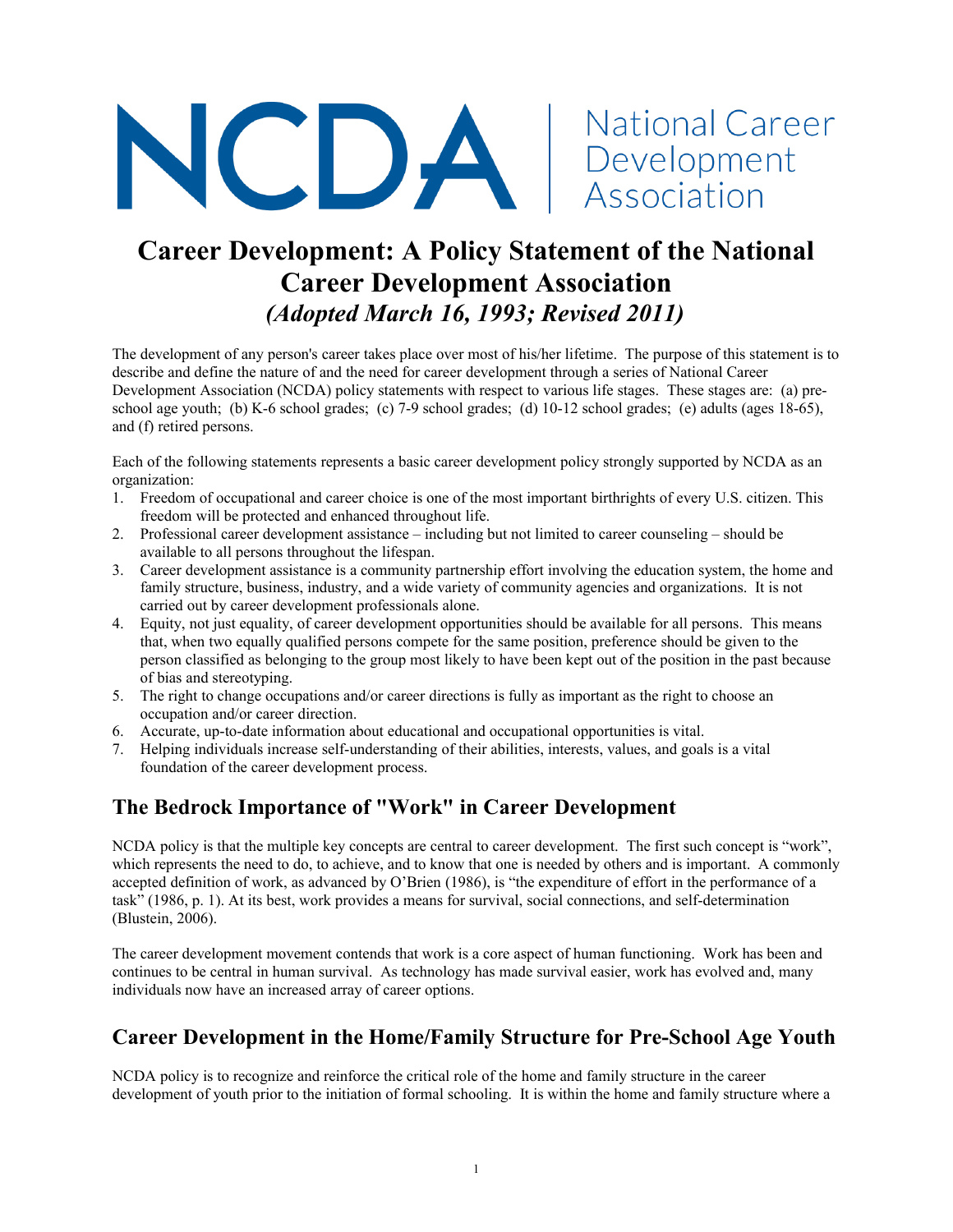non-biased view of occupations -- one devoid of stereotyping -- can and should first be presented to youth. It is in the home and family structure where the positive societal contributions of all honest work can and should first be communicated to youth and where youth should first be exposed to the concept that a strong relationship exists between education and occupational success.

Most importantly, within the home and family structure pre-school age youth can first be exposed to true work experiences as family members trying to do something that will be helpful to other members of the family. NCDA policy is to encourage and actively reinforce the concept of the home as a workplace and ALL family members as workers. NCDA's position is that work, not drudgery, should be included as a centerpiece of the home and family structure.

#### **Career Development in Grades K-6**

NCDA policy is to encourage elementary and secondary schools to form partnerships with parents to continue the kinds of pre-school activities discussed above during the entire period of schooling. In addition, each of the following major kinds of activities is endorsed by NCDA as needed and especially appropriate for use by teachers and counselors beginning at the K-6 level:

- 1. Making the Classroom a Workplace. NCDA policy is to strongly support recent recommendations of both the Secretary's (of Labor) Commission on Achieving Necessary Skills (SCANS) (1991, 1992) and of the Commission on the Skills of the American Workforce (1990) for changing the classroom from one based on the "assembly line" concept of the industrial revolution to the "high skills" concept of the coming high productivity American workforce where work -- not drudgery -- of both students and educators is emphasized. This emphasis holds high potential for helping each student acquire a positive set of work values as part of his/her value system and thus for helping each pupil want to work. This must begin at the K-6 level if the total effort is to be successful.
- 2. Teaching/Reinforcing Productive Work Habits. NCDA policy is to encourage all teachers to emphasize and reward the practice of the kinds of work habits needed in a high productivity occupational society. These include such habits as: (a) coming to work (to school) on time, (b) doing one's best in carrying out work (school) assignments, (c) finishing assigned work tasks on schedule, (d) cooperating with other workers (pupils) in team efforts, (e) participating in problem solving and creative thinking, and (f) following directions given by supervisors (teachers). NCDA's position is that, when such habits become part of the pupil's lifestyle during the K-12 years, it is more likely he or she will possess these habits when seeking employment, after leaving school.
- 3. Helping Pupils Understand Career Applications of Subject Matter. NCDA policy is to encourage all teachers to help pupils to understand how the subject matter they are being asked to learn is valuable for success in a variety of occupational areas. This is especially true with regard to the basic academic skills of reading, mathematics, and oral/written communication to be learned at the K-6 level. NCDA policy is to use this kind of motivation as one among several means of encouraging pupils to learn -- not as the only one or the most important one.
- 4. Using Community Resource Persons To Emphasize both Work and Occupations. NCDA policy is to encourage the involvement of resource persons representing various occupations in the community as one means of helping pupils understand career applications of subject matter. Such resource persons should be selected, in part, because they are able to illustrate clearly to pupils the importance of subject matter -- and especially of basic academic skills -- in their occupations. In part, resource persons should be selected based on their commitment to work as illustrated by their commitment to the importance of what they are doing, why people need them to exist, and how people are helped through what they do. Only persons with a demonstrable commitment to work should be selected as occupational resource persons.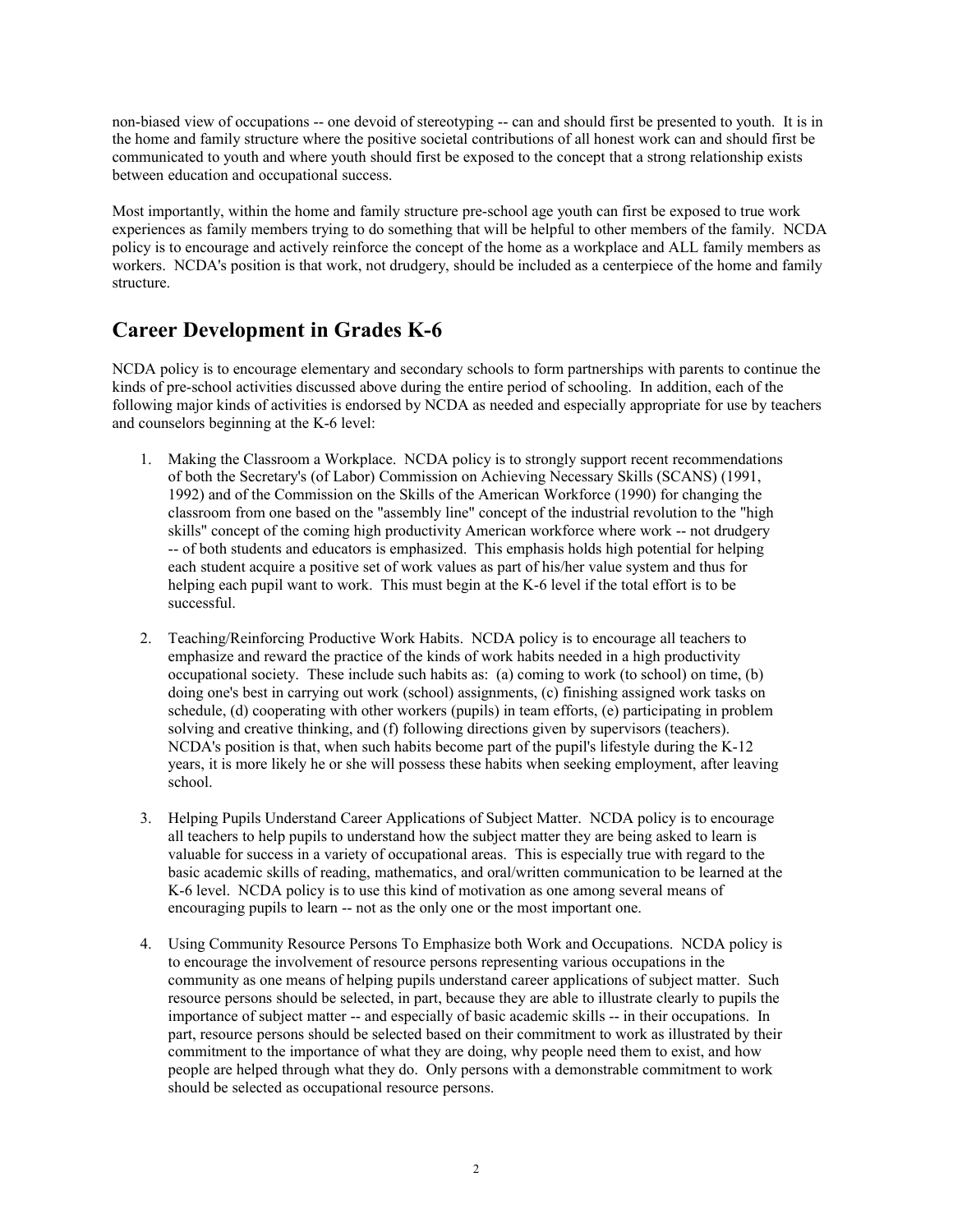- 5. Emphasizing Career Awareness But Not Specific Occupational Choices. NCDA policy is to encourage all elementary school pupils to become aware of a wide array of occupations existing within and outside of their community. NCDA policy is to emphasize the societal contributions and natures of occupations but not to encourage specific occupational decision-making by K-6 pupils.
- 6. Reducing Bias and Stereotyping In Career Awareness. NCDA policy is to encourage career development facilitators and all other educators, beginning at the K-6 level, to help pupils become aware of occupations in ways that demonstrate the potential of occupations being open for choice without restrictions based on sex, race, ethnic heritage, age, sexual orientation, creed, or disability. The emphasis should be on the possibility of openness, not on the likelihood of bias and stereotyping.

#### **Career Development in Grades 7-9**

Most of the career development activities recommended for the K-6 grades should be continued at Grades 7-9. In addition, NCDA policy is that career development in Grades 7-9 should place a strong emphasis on increasing selfunderstanding through career exploration for all youth but not on helping youth make specific occupational choices. During these years youth should be helped to become aware of the concepts of career interests, career aptitudes, and work values as they apply to various occupations and to themselves. Such self-knowledge should be valuable in zeroing in on tentative occupational choices to be given serious consideration during the remainder of the secondary school. The prime goal is to increase youth self-understandings with respect to these things.

NCDA policy is to encourage strongly community volunteer work experience for all youth in Grades 7-9. Such work experience should be primarily aimed at helping youth (a) better understand and value the concept of work; (b) increase understandings of their own occupational interests, aptitudes, and values; and (c) make tentative occupational choices that are acknowledged to be susceptible to change as self and environmental understandings increase.

NCDA policy is to promote, in Grades 7-9, readiness for participation in such occupational preparation programs as (a) youth apprenticeship, (b) tech-prep, (c) internships, and (d) work-study, but not to actually begin such programs at this level. The primary goal, in Grades 7-9, is to maximize the options available for choice at the senior high and post-secondary levels. Thus, NCDA opposes educational programs designed to force youth to choose in Grades 7-9 whether or not they are "college-bound." On the contrary, NCDA supports a strong academic program for ALL youth at this level.

#### **Career Development in Grades 10-12**

NCDA policy calls for the continuation in Grades 10-12 of those activities specified earlier as appropriate for all educators in the K-12 education system. In addition, the primary kinds of career development emphasis in Grades 10-12 should center around helping youth make quality decisions regarding their educational/career plans at the post-secondary level. To provide such assistance demands the presence of school counselors with expertise in the career development process. NCDA's position is that the ideal is to provide ALL school counselors with this expertise and urge them to use it with ALL of their clients.

Three basic kinds of career development options are available for Grades 10-12 youth including those who plan to (a) seek employment immediately after leaving high school, (b) seek post-secondary vocational/technical education and/or apprenticeship as preparation for employment, and (c) seek a four-year college/university degree as preparation for employment. NCDA supports programs designed to make it possible for persons to transfer from any one of these three basic options to another at various times during Grades 10-12.

1. Youth Seeking Immediate Employment After Leaving High School. NCDA policy is to support post-secondary education/training as preparation for employment for ALL secondary school leavers. NCDA is committed to systematic program efforts aimed at avoiding current practices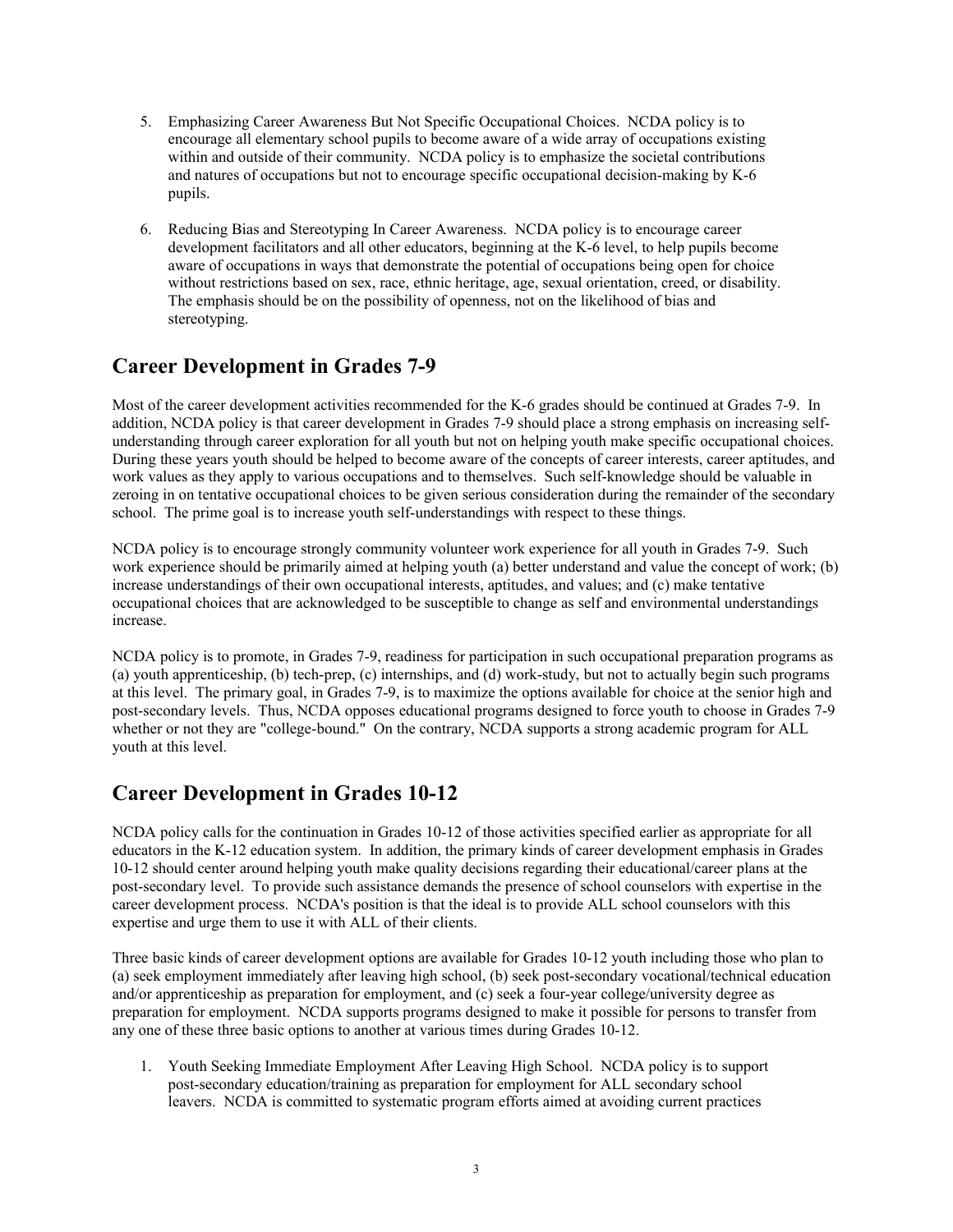that see approximately 1.5 million youth (including both high school graduates and dropouts) leaving secondary schools each year to enter low-level, dead-end jobs in the secondary labor market. For a variety of reasons, however, it seems almost certain that several hundred thousand youths will continue to seek employment immediately after leaving high school. NCDA supports a policy calling for strong efforts aimed at equipping such youth with general employability skills (including productive work habits) and positive work values leading to a desire to work coupled with strong job placement programs leading to employment in specific occupations. The active involvement of a variety of career development specialists, including school counselors, job developers, employment service counselors, and placement specialists is needed. Career development assistance to these youth should be provided under an assumption that most will change occupations frequently during their adult working lives. Attempts to concentrate strongly on helping them make a single occupational choice are discouraged as NCDA policy. NCDA supports cooperative education, work-study, and high school youth apprenticeship programs carried out in collaborative partnerships with the private sector for these youth -- provided that youth are given professional career development assistance in making decisions with regard to entering such programs. It is NCDA policy that freedom of career choice demands that career development assistance to such youth should include multiple educational and occupational choices. No person should be faced with only one available route and, thus, no real freedom of career choice.

2. Youth Seeking Some form of Post-secondary Vo-Tech Education. NCDA policy is to contribute toward creating a high-skills occupational society for America through helping most of the 70% of high school youth who will not be four-year college or university graduates to acquire high levels of occupational skills through enrollment in post-secondary vocational and/or technical education. NCDA strongly supports a policy calling for employer contributions to such training either through creating and operating their own training programs or by providing financial support to others who are operating such programs. Among the other kinds of training programs strongly supported by NCDA are: (a) youth apprenticeship, (b) tech-prep programs, (c) vo-tech training programs in secondary schools, (d) vo-tech training programs in community colleges, (e) postsecondary vo-tech training programs in area vocational schools, (f) post-secondary vo-tech training in accredited proprietary schools, and (g) post-secondary vo-tech training in the allvolunteer armed forces.

Since these kinds of institutional programs are obviously oriented around preparing persons for employment in specific kinds of occupational settings, NCDA policy is that career development professionals become as knowledgeable regarding these kinds of institutions as they are regarding offerings in four-year college and university settings. NCDA considers it particularly important that each of these kinds of institutions supply professional career development specialists with three basic kinds of data, including: (a) occupational placement data for use by professional career counselors; (b) evidence of their emphasis on producing graduates with the kinds of highlevel occupational skills necessary for America to compete in the international marketplace; and (c) evidence of their emphasis on quality of effort -- that is, on doing one's best -- on behalf of each student.

NCDA policy calls for professional career development specialists to help clients consider available educational and/or training opportunities in the widest possible variety of post-secondary vocational/technical settings and to help each client select the specific setting that appears to the client to be best for himself/herself. NCDA does not consider any one kind of setting as necessarily superior to any other. The primary concern of the career development professional is the client, not the setting. Thus, NCDA policy endorses exploratory tryout pre-enrollment programs that enable clients to consider various kinds of post-secondary vocational/technical training before making a final choice of one over all others. Options must be left open.

At present, serious gaps exist between the ways in which many employers continue to structure their available jobs and the ways such jobs will be structured in a high-performance occupational society. NCDA policy is to emphasize to clients the nature and advantages of the emerging high-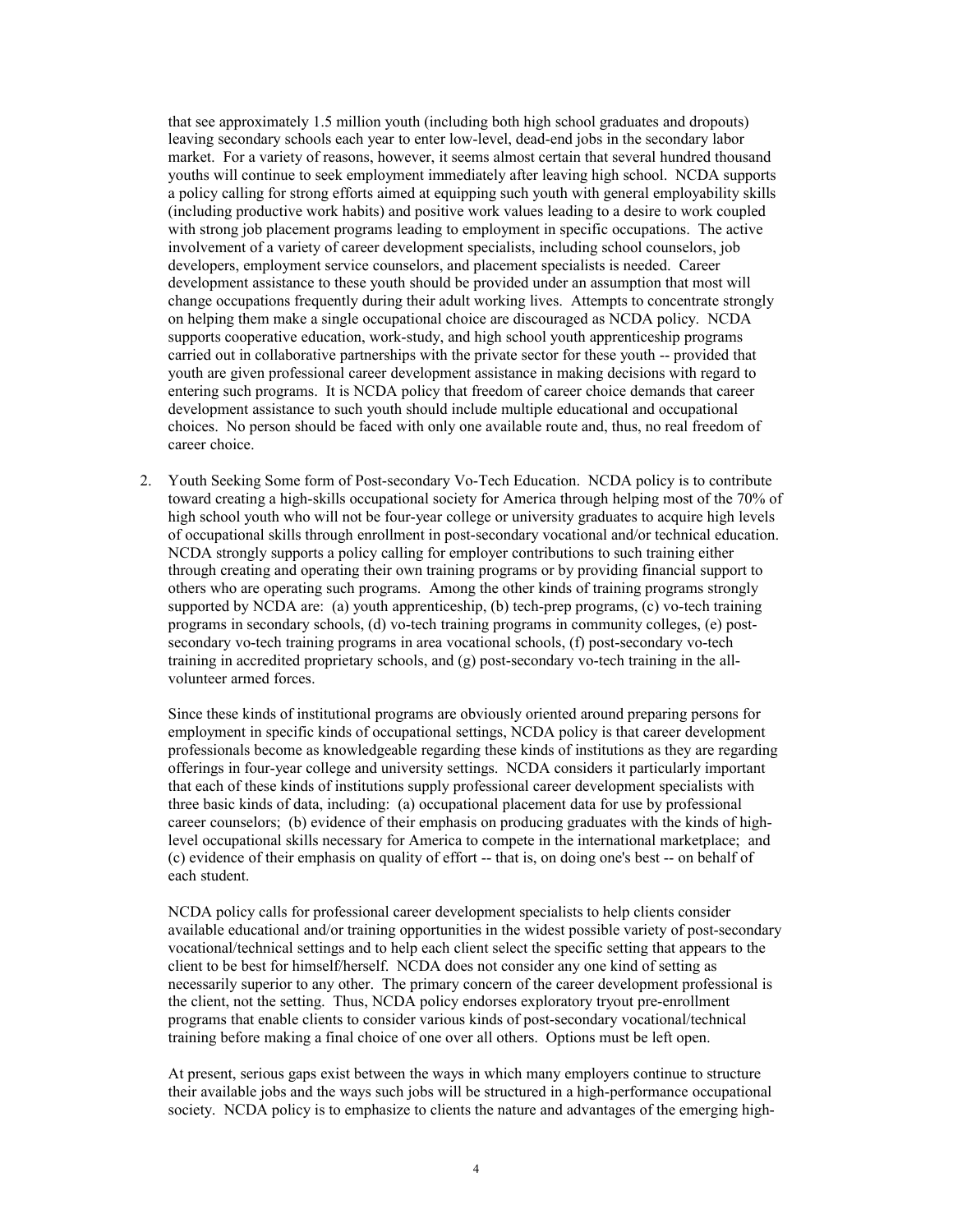performance occupational society while simultaneously helping them recognize and adapt to the "here-and-now" nature of the "low-skills" occupational society still in existence in many places. NCDA policy is to view adaptability skills and attitudes leading toward understanding and appreciating openness to change as of great importance in preparing persons for work.

3. Youth Seeking Enrollment in Four-Year Colleges/Universities. In view of the fact that "careers" concerns are stated by a sizable majority of entering college freshmen as the most important reason for pursuing higher education, NCDA policy calls for urging that career counseling -- not merely academic counseling -- of high school students contemplating college or university attendance be an important concern of school counselors. NCDA policy is to encourage school counselors to help college-bound high school students consider most occupational choices as tentative and subject to change in direction during undergraduate education.

NCDA policy is to support actively various forms of work-based learning for college-bound youth and youth enrolled in colleges and universities as career exploration experiences during the high school and college/university years. These include: (a) internships, (b) shadowing of employed professionals, (c) work-study programs, (d) tech-prep programs, and (e) youth apprenticeship programs designed specifically for college-bound students. In each of these programs, NCDA policy supports extensive use of adult role models who are four-year college/university graduates.

NCDA policy is to emphasize education -- work relationships -- and, therefore, the necessity of relating educational and occupational choices -- to both youth planning to attend four-year college/university programs and to college/university students. In this regard, NCDA policy calls for four-year college/university programs to supply occupational follow-up data to high school counselors for use in helping high school students make educational and occupational choices and to youth enrolled in colleges and universities.

NCDA policy is to encourage secondary school counselors to discuss, with college-bound youth, the multiple goals of higher education, not just the goal of education as preparation for work. NCDA policy urges school counselors to discuss with college-bound students the potential that college graduates have for contributing to society through paid and unpaid work undertaken as personal growth and productive use of leisure time. NCDA policy is to encourage secondary school counselors to discuss, with college-bound youth, work values as part of one's system of personal values.

NCDA policy is to encourage secondary school counselors to discuss with college-bound youth, the probability, based on Bureau of Labor Statistics projections (Sargent & Pfleeger, 1990) that many will be forced to seek employment in occupations that do not now require four- year college degrees. Career counselors must enter into such discussions carefully based on changing the American occupational structure from a "low-skill" to a "high-wage" high productivity society. The probabilities for many more occupations to require a four-year college/university degree are increasing, and school counselors must keep themselves current on these changes. The surplus of college graduates in the labor market may soon be greatly reduced.

NCDA policy is to recognize and encourage both secondary school counselors and counselors in college and university settings to help students recognize that the four-year college/university degree, itself, represents a set of general employability skills that will be helpful to many college graduates in job placement. College and university students experiencing difficulty in choosing an occupationally oriented major are as deserving of professional career counseling as any others. The potential marketplace value of a liberal arts-oriented program of studies should be recognized by both career counselors and the students they serve.

#### **Career Development for Adults**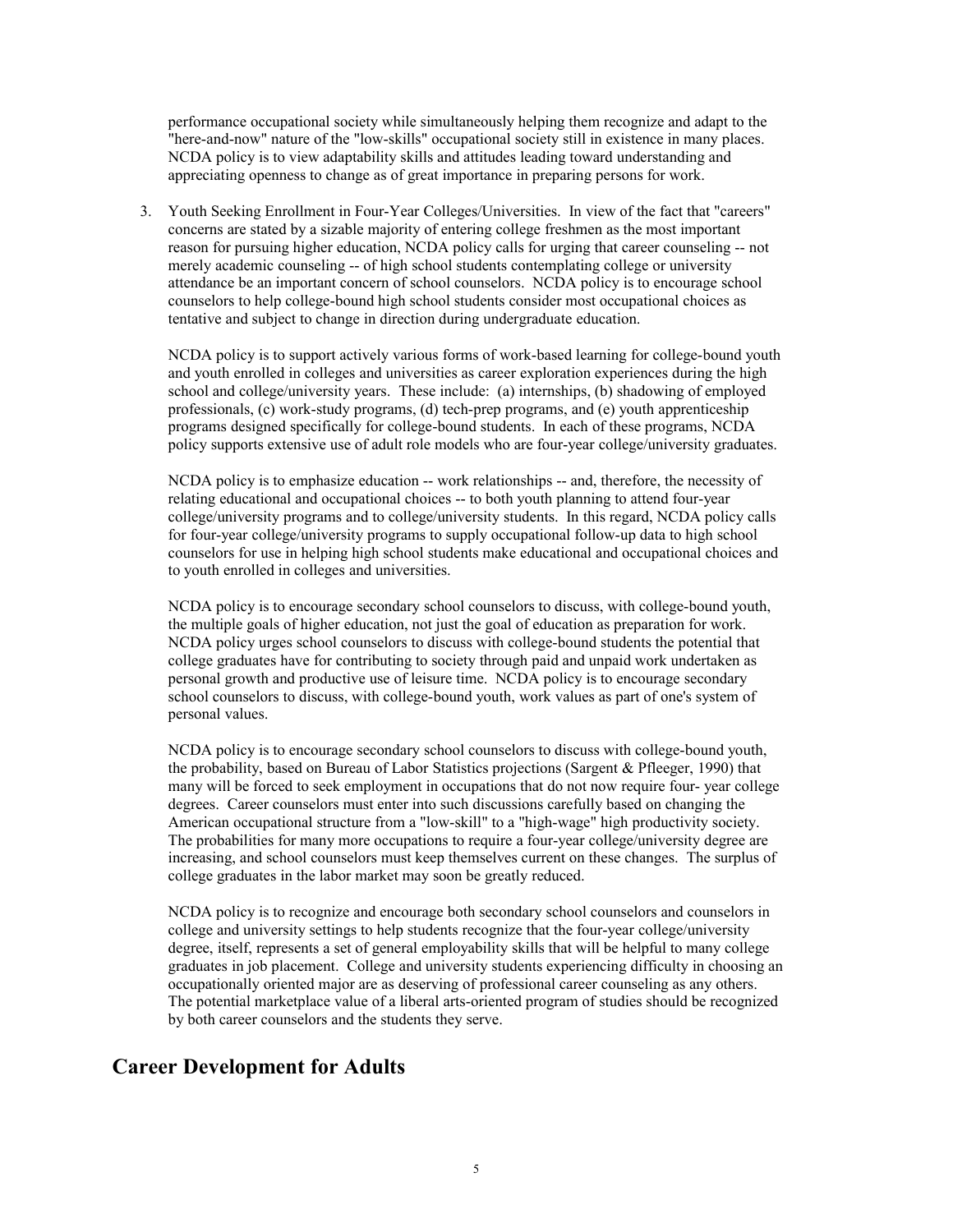Many ways currently exist for assisting adults Ages 20-65 in career development. In addition to those already widely established, NCDA policy is to support professional career development assistance to persons during these years through operation of a "Community Career Development Center" that is funded through a combination of public and private sector financial support and fees charged to persons using the Center's services. Each Center should provide opportunities for both adults and youth in the community to use: (a) extensive career appraisal, including self-appraisal, of a wide variety of appraisal instruments including both paper and pencil and performance measures, (b) extensive career information facilities including local, state, and national data concerning a wide variety of occupations and the education/training needed to enter each, (c) career counseling services conducted by qualified professionals, (d) career training facilities designed to help persons acquire job seeking/finding/getting/holding skills, general employability skills, career decision-making skills, and a personally satisfying set of work values, and (e) career placement and follow-up services.

Each Center should serve as the primary place where active job seekers begin looking for specific jobs and where employers begin to look for new employees. Major kinds of clients to be served at each Center include: (a) recent school leavers seeking to enter the occupational society; (b) displaced adult workers in need of new occupations; (c) couple teams with each partner seeking employment in the same general community; (d) persons who have been discriminated against based on physical and/or mental disabilities, race, ethnic heritage, gender, sexual orientation; and/or age; and (e) persons wishing to change jobs and/or occupations in order to maximize their career development.

- 1. Recent High School Leavers. In addition the need to help those who seek immediate employment after leaving high school with no specific job skills must be emphasized. Many such persons seem highly likely to wind up in what Hamilton (1990) has called the "secondary labor market" …lowlevel, low-paid, dead-end jobs with no retirement or health benefits and no tenure. Persons with such jobs are unlikely to find frequent opportunities to acquire the personal meaning and satisfaction that comes from work. On the contrary, most of their on-the-job time is spent in drudgery. NCDA policy is to provide these youth with an abundance of information concerning how the human need to work can be met through unpaid, volunteer productive use of leisure time. NCDA policy also calls for counselors to help such youth reconsider their decisions not to seek any form of post-secondary occupational education or training.
- 2. Displaced Adult Workers In Need of New Occupations. Faced with the fact that plant closings and corporate downsizing have displaced about two million workers per year since the 1970s (National Planning Association, 1990), NCDA policy is to place a high priority on helping to meet the comprehensive career development needs of such persons. To implement this policy, it will be necessary to make the several facets of career development available including (a) career awareness, (b) career exploration, (c) career planning,(d) career decision making, (e) career placement, and (f) career adjustment.

Since many displaced adult workers are faced both with (a) the necessity of choosing new occupations paying less money than the ones they have left and (b) the necessity of undergoing the displacement process more than once during the adult working years, it is especially important that high quality career counseling be made available to such persons. NCDA policy is to support the establishment and enforcement of validated performance standards for all persons employed as professional career counselors and/or career development technicians.

3. Dual-Couple Teams Seeking Employment. NCDA policy is to recognize three kinds of dual couple teams seeking employment, each with distinctively different kinds of needs for career development assistance. These include: (a) the dual career couple (with both partners placing a high value on the personal meaning of work in his/her job), (b) the dual earner couple (with neither partner placing a high value on the personal meaning of work in her/his job), and (c) the one career/one earner couple (with only one partner placing a high value on the personal meaning of work in his/her job).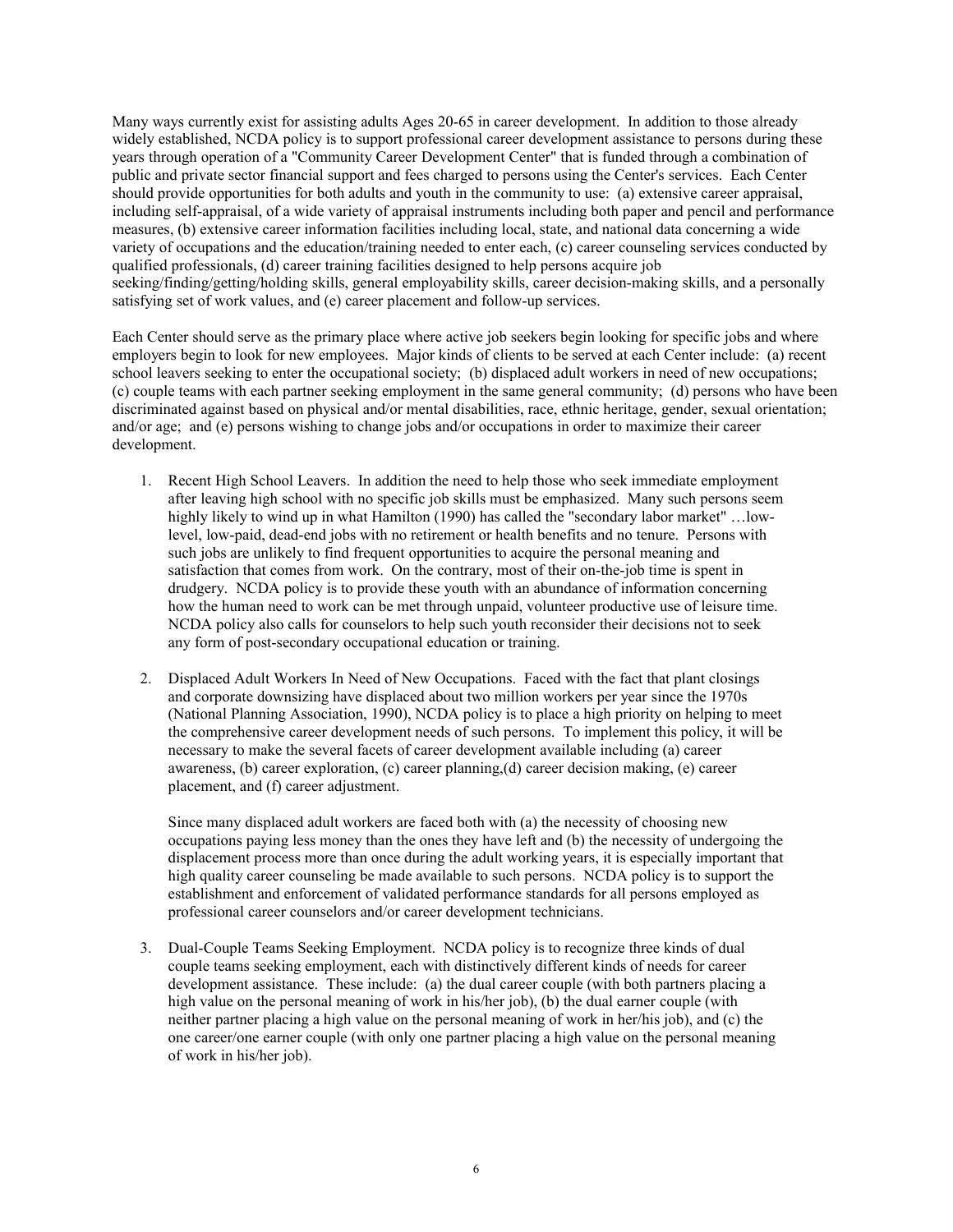In the case of dual career couples, NCDA policy is for professional career counselors to give equal priority to the career development needs pertaining to paid and unpaid work of both partners with variations from this policy based on decisions made by both partners during career counseling.

In the case of dual earner couples, it is NCDA policy to help each partner, through professional career counseling, to (a) seek to find personally meaningful work in her/his occupation and/or (b) seek to discover the personal satisfaction that comes from volunteer work carried out as productive use of leisure time.

In the case of the one career/one earner couple, NCDA policy is to provide equal priority to (a) meeting the needs of the "career" member to experience meaningful work in her/his occupation and (b) meeting the needs of the "earner" member to discover the personal satisfaction that comes from work carried out as part of his/her productive use of leisure time.

- 4. Persons Whose Career Development Has Suffered Because of Bias and/or Stereotyping. NCDA policy is to value diversity and a multicultural workforce through supporting and engaging actively in programs aimed at providing full equity of career development opportunities to ALL persons at ALL age levels. Such program taking place through K-12 career development programs need to be supplemented by active programs designed to meet the career development needs of adults. NCDA policy is to promote such programs as total community efforts involving both community organizations and employers as well as the education system with career development professionals being members -- but not necessarily directors -- of such efforts.
- 5. Adults Seeking To Advance Their Careers Through Changing Occupations. NCDA policy is to support strongly the concept that the right to change occupational choices is fully as sacred as the right to choose an occupation. The Community Career Development Centers described above should provide comprehensive career development opportunities for ALL adults at ALL age levels. The same kinds of help described earlier as needed by adult displaced workers should be available to any adult in the community interested in considering occupational change. NCDA policy is to support the provision of such help.

#### **Career Development for Retired Persons**

NCDA policy is to recognize and provide for meeting the continuing career development needs of two major kinds of retired persons including: (a) those whose job needs grow out of financial needs; and (b) those whose job needs and/or needs for productive use of leisure time grow out of the human need for work.

- 1. Job Needs Growing Primarily Out of Financial Needs. NCDA recognizes that current retirement plans for many adults are either nonexistent or inadequate to meet basic financial needs. The primary occupational needs of such adults are for current income, not for long-term career advancement. Many jobs exist in the secondary labor market in most communities that can be easily filled by retired adults. Many other retired adults can find part-time or even full-time jobs available to them if they enroll in relatively short-term occupational training programs in their communities. Still other retired adults will find it possible to perform part-time paid productive work for their former employers under conditions where both the employer and the worker benefit. NCDA supports programs aimed at meeting the career development needs of all retired adult persons but does not support one of these avenues as being necessarily superior to the others.
- 2. Those Whose Career Development Needs Grow Out of the Human Need To Work. NCDA recognizes and acknowledges that, for many retired persons, loss of their jobs results in loss in personal meaningfulness in life and in living. For such persons, NCDA policy is to support a variety of programs aimed at meeting the human need for work through productive use of leisure time in volunteer, unpaid work. NCDA supports programs designed to recognize and emphasize the use of job skills acquired prior to retirement. NCDA also supports programs designed to provide retired persons with new skills required for effective performance as community volunteer